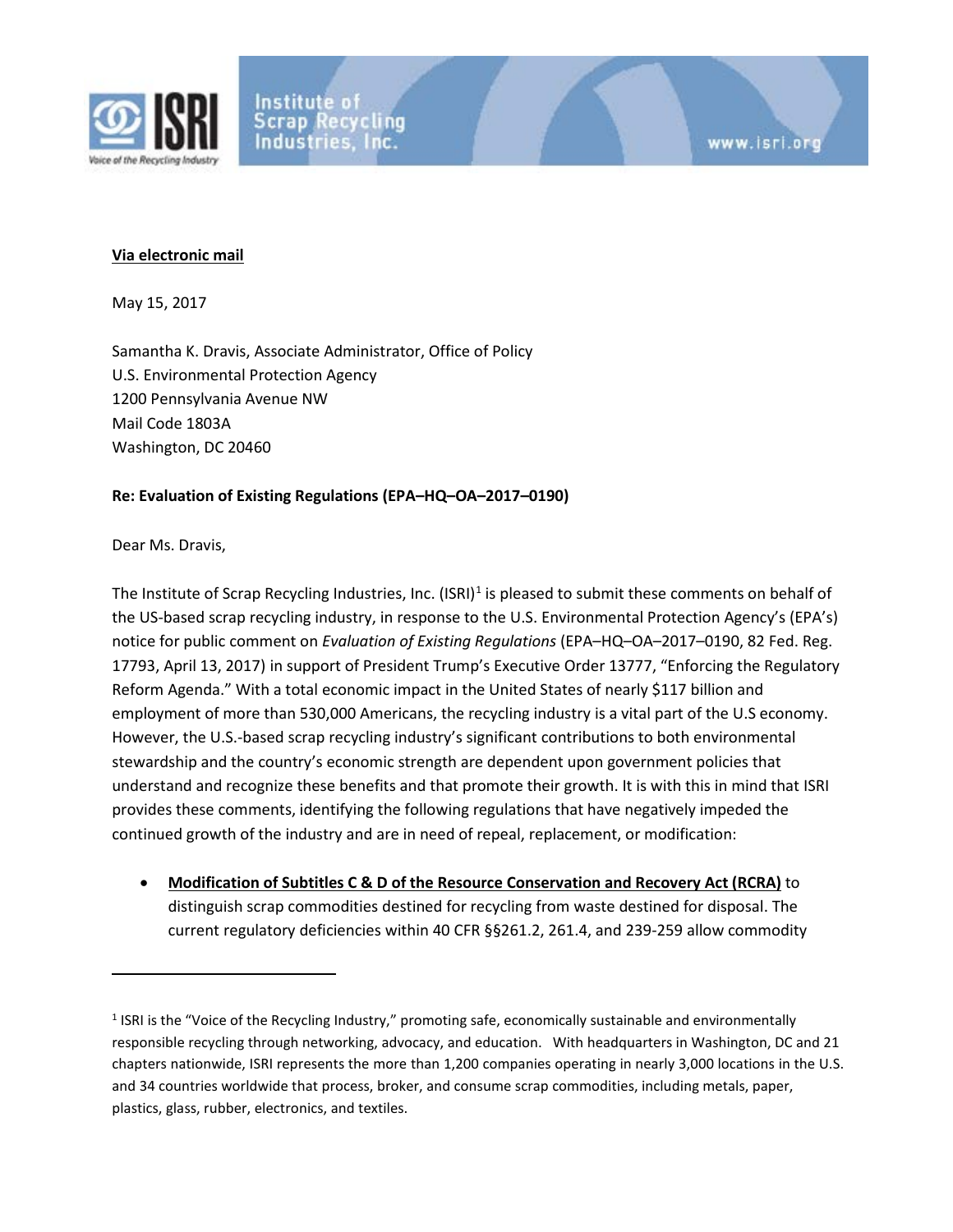materials destined for recycling to be inappropriately regulated as solid or hazardous waste at the federal, states, and local levels, adding additional costs and burdens on the recycling industry. EPA should revise these regulations to free scrap commodities destined for recycling from solid waste completely, and provide associated guidance to its regional offices and states.

- **The Federal Multi-Sector General Permit (MSGP), developed pursuant to the Clean Water Act (CWA) regulations at 40 CFR §122,** contains provisions, specifically benchmark monitoring, that make achieving compliance uncertain and, at best, difficult. This uncertainty and difficulty leads to repeated cycles of monitoring, exceedances, and corrective actions and effectively encourage frivolous and costly CWA third-party lawsuits. EPA needs to revise the MSGP to account better for the unique characteristics of stormwater and to align benchmark monitoring better with the performance potential of control measures and wet-weather conditions.
- **The refrigerant management regulations at 40 CFR §82, Subpart F, pursuant to Title VI of the Clean Air Act (CAA),** need to be revised to require removal of refrigerant from appliances and vehicles **prior** to their delivery for recycling, consistent with the specific language of § 608(b)(1) of the Clean Air Act Amendments of 1990. As currently written, the regulations place the burden of enforcement on recyclers who accept appliances and vehicles for recycling, contrary to the express language and intent of the CAA, thus imposing significant liability, compliance, and enforcement burdens on such recyclers. EPA needs to revise the 40 CFR §82, Subpart F regulations so that they follow what Congress specifically directed the Agency to do when drafting the implementing regulations to the CAA Amendments, **requiring prior removal** of refrigerant from appliances and vehicles delivered for recycling to remove these burdens from recyclers.
- **The Chemical Data Reporting (CDR) regulations at 40 CFR §711, pursuant to the Toxic Substances Control Act (TSCA)**, need to be revised to eliminate the current reporting requirements for small annual amounts of scrap metal imported for recycling—12.5 or more tons per metal per facility, a small amount compared to annual production. Such reporting is burdensome and also provides no useful information to EPA. EPA needs to revise the CDR regulations to exempt imported scrap metal from reporting.
- **Elimination of Regulatory Conflicts**. ISRI asks that EPA's Office of Policy exert greater influence on the program offices, including the Office of Land and Emergency Management and Office of Air and Radiation, to communicate among themselves during rulemaking about potential regulatory conflicts or difficulties across the regulations for which they have responsibility. Improving communication across and within the offices will result in better rulemaking and better regulations with fewer unintended negative regulatory consequences.

To provide context for the comments below, ISRI next offers background on the recycling industry.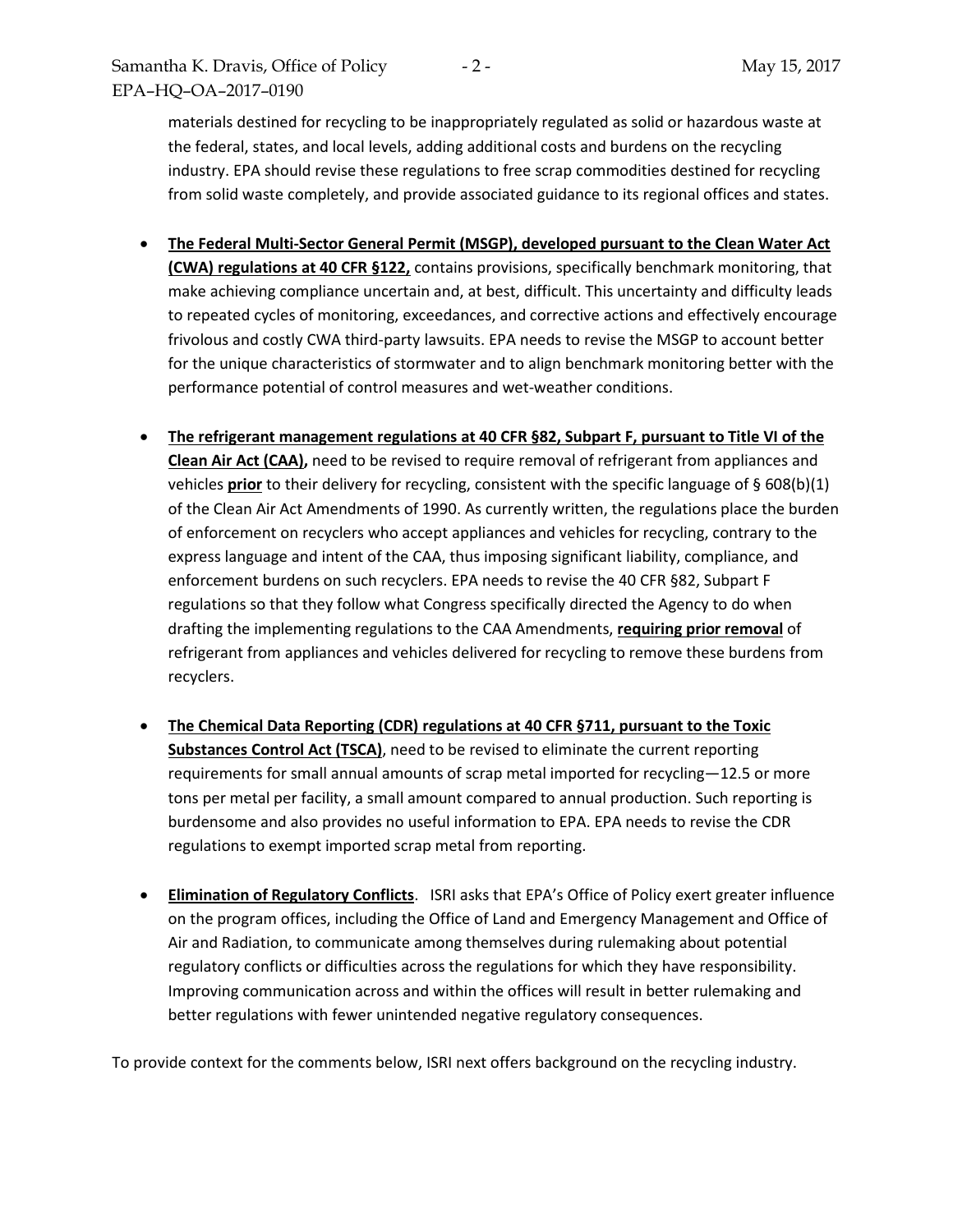#### **INDUSTRY BACKGROUND**

The recycling industry has long been recognized as one of the world's first green industries, born out of the need to recover and conserve valuable resources. From the earliest of times, people recognized the intrinsic value of recycling and the benefits associated with using and re-using existing materials to create new products. Within the U.S., scrap recycling has a long history, dating back to the late 1600s near Philadelphia where a paper mill began using recycled cotton and fiber to make paper, and to 1776 when Paul Revere advertised for scrap metal of all kinds so that he could manufacture basic metals to help fight the War of Independence.

The modern-day scrap industry traces its roots back to the late 1800s when many of our forebears were "peddlers," collecting all types of scrap via pushcarts. The industry has evolved dramatically since then, such that it now utilizes sophisticated machinery and technology to manufacture specification-grade commodities which are critical elements to the health of domestic, as well as global, manufacturing. In fact, recyclers today are the first link in the manufacturing supply chain, supplying more than 40% of manufacturing's global raw material needs. Last year alone, the U.S.-based scrap recycling industry transformed more than 130 million metric tons of recyclable materials into specification-grade scrap products sold for productive economic use as feedstock materials by industrial consumers in the United States and throughout the world. Those commodities included:

- 67 million metric tons of iron and steel;
- 47.2 million metric tons of paper;
- More than 8 million metric tons of aluminum, copper, and other nonferrous metals;
- More than 5 million tons of electronics;
- More than 3.5 million tons of plastic scrap; and
- More than 122 million tires.

Rising global demand for scrap also provides a useful critical outlet for our excess scrap supply, with between 30 to 40 percent of the scrap processed in the U.S. annually exported to more than 150 countries around the globe. Since the year 2000, net exports of U.S. scrap have made a positive contribution to our balance of trade amounting to more than \$210 billion.

Like other manufacturers, scrap recyclers create jobs, contribute to the tax base, and improve the balance of trade. However, unlike most manufacturers, the work of scrap recyclers also inherently benefits the environment and helps prevent what would otherwise become solid waste problems.

#### **COMMENTS**

ISRI requests that EPA review and revise the following regulations promulgated pursuant to the Resource Conservation and Recovery Act (RCRA), the Clean Water Act (CWA), the Clean Air Act (CAA), and the Toxic Substances Control Act (TSCA), for the reasons specified below.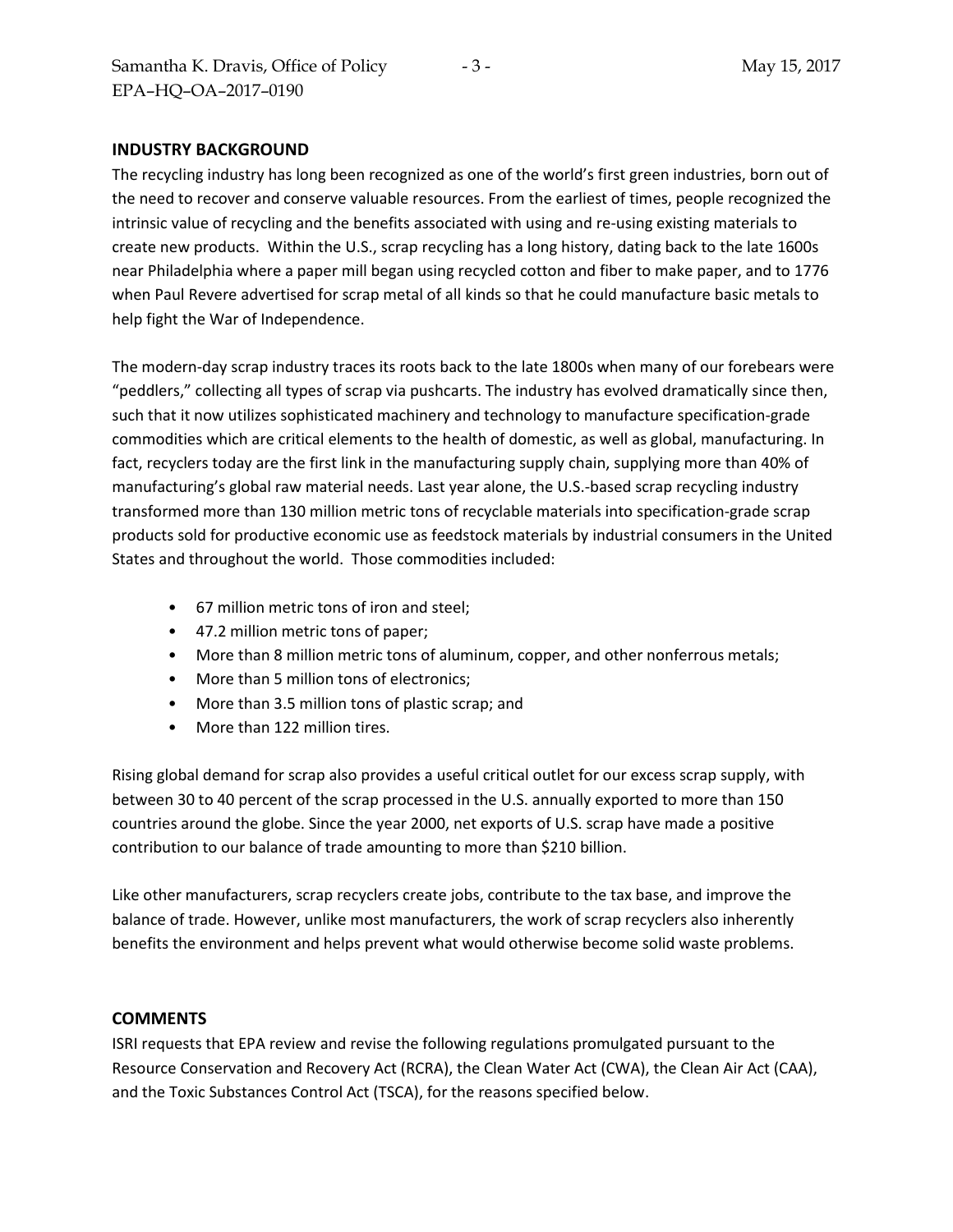$\overline{a}$ 

# **1. The Subtitle D (Solid Waste) and Subtitle C (Hazardous Waste) Regulations Pursuant to RCRA Need to Be Revised to Recognize That Scrap Materials Destined for Recycling Are NOT Solid Waste and Should Not be Regulated as Such on the Federal or State Levels**

For decades, scrap recycling has been impeded by varying and evolving interpretations of "solid waste" under RCRA Subtitle D (solid waste), especially at the state and local levels, and under RCRA Subtitle C (hazardous waste). Such interpretations have inappropriately regulated scrap materials destined for recycling as solid or hazardous waste and recycling facilities as solid or hazardous waste facilities, layering costly, burdensome and inappropriate requirements on the recycling industry.

Scrap commodities that are "destined for recycling"[2](#page-3-0) should not be defined as "solid waste" under RCRA Subtitle D or RCRA Subtitle C, and the recycling facilities that process such products destined for recycling should not be considered solid or hazardous waste facilities.

Currently, the Subtitle C Definition of Solid Waste at 40 CFR §261.2 (DSW) and its Exclusions at 40 CFR §261.4, recognize that recycled processed, home, and prompt scrap metal are outside and excluded from the definition of solid waste, but do not recognize that unprocessed scrap metal destined for recycling is outside the solid waste definition (§261.2) or excluded from it (§261.4). Unprocessed scrap metal that is recycled is technically a solid or hazardous waste but exempted from Subtitle C regulation at 40 CFR §261.6(a)([3](#page-3-1))(ii)<sup>3</sup>. While this situation is tolerable, unprocessed scrap metal destined for recycling should be outside and excluded from DSW on its merits, just as recycled processed, home, and prompt scrap metal are.

Most significantly, even if all scrap metal destined for recycling were outside or excluded from DSW under Subtitle C, they are not also automatically outside or excluded from statute-based definition(s) of solid waste under Subtitle D. In addition, nonhazardous nonmetallic scrap commodities that are recycled – including recovered fiber/scrap paper, scrap plastics, scrap textiles, scrap glass, and scrap rubber –

<span id="page-3-0"></span><sup>&</sup>lt;sup>2</sup> While the EPA has stated that "[t]he statute and the legislative history suggest that Congress expected EPA to regulate as solid and hazardous wastes **certain** materials that are *destined for recycling*" (72 Fed. Reg. 14176; emphasis added), ISRI maintains that scrap materials destined for recycling, such as scrap metal, paper, plastics, and glass, are valuable commodities that are not among those "certain materials". "Destined for recycling" means that such scrap materials are always handled in a manner that directs them towards or keeps them in the supply chain for recycled materials and are not at any time solid waste.

<span id="page-3-1"></span><sup>&</sup>lt;sup>3</sup> An unfortunate aspect of 40 CFR §261.6 is that it declares that "[h]azardous wastes that are recycled will be known as 'recyclable materials'." The term, "recyclable materials", is commonly used to refer to scrap materials. For this reason, 40 CFR §261.6 should be revised to eliminate this declaration and its use of "recyclable materials".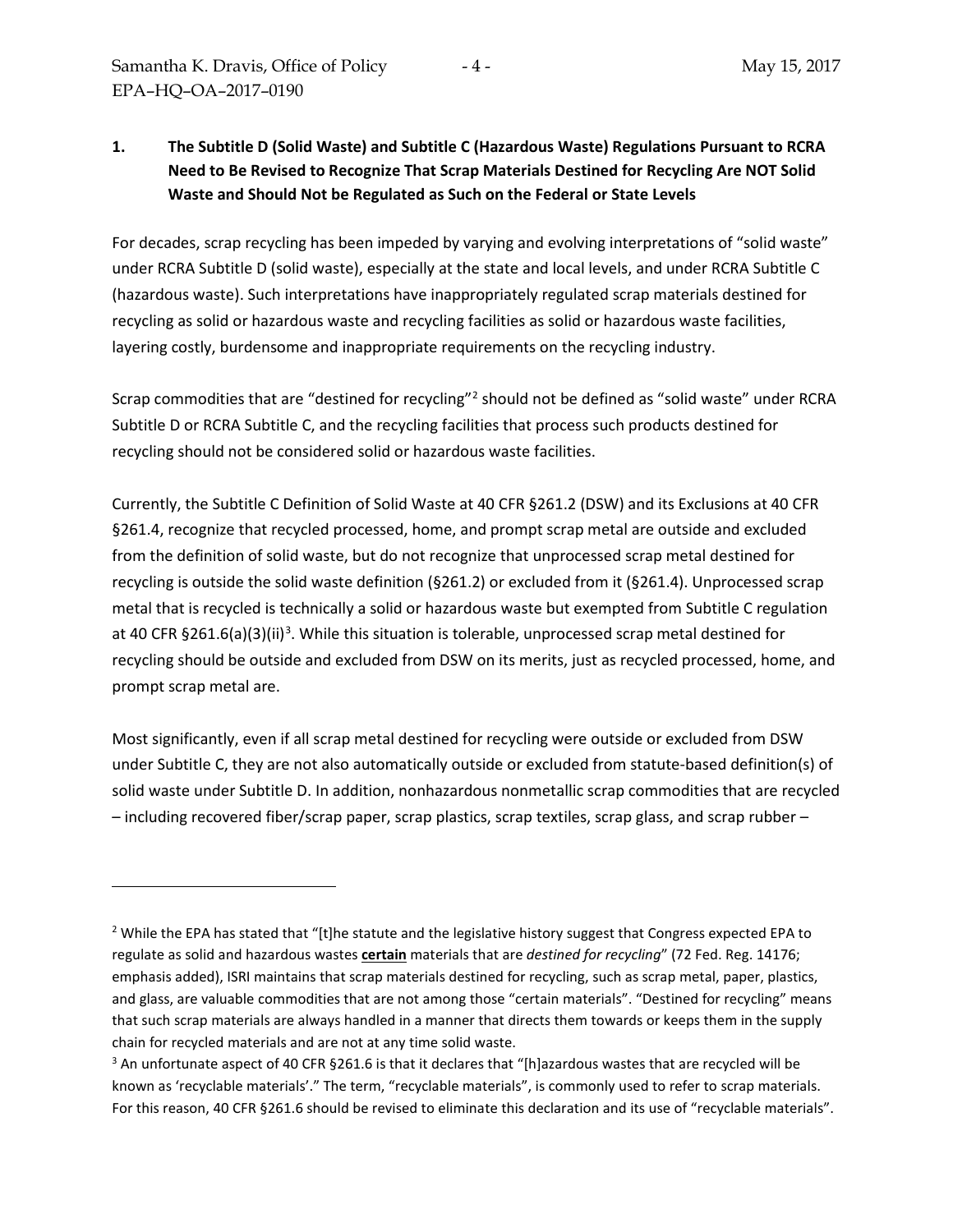while not subject to RCRA Subtitle C<sup>[4](#page-4-0)</sup> are still subject to RCRA Subtitle D. The persistent misidentification of scrap commodities as solid waste under RCRA Subtitle D has led to continual challenges and misapplications of state and local laws on the recycling industry, adding additional layers of costs and compliance burdens on individual recyclers.

Unlike the RCRA Subtitle C regulations, the RCRA Subtitle D regulations from 40 CFR §239-§259 have neither a process to determine whether a material is solid waste nor any exclusions from solid waste. There is no Subtitle D regulatory language recognizing that scrap commodities destined for recycling are outside of, or excluded from, the statute-based Subtitle D definitions of solid waste at 40 CFR §§243.101 and 246.101, among others. These Subtitle C and Subtitle D regulatory deficiencies allow scrap material destined for recycling to be inappropriately regulated as solid or hazardous waste at the federal, states, and local levels and the facilities handling such scrap material to be regulated as solid or hazardous waste facilities, to the detriment of recycling.

To be clear, recyclable materials (referred to as "scrap" by the recycling industry) are commodities they are not waste. They are highly valuable and tradeable products, produced according to globally recognized specifications for purchase by industrial consumers—including steel mills, metal refiners, plastic manufacturers, foundries, and paper mills—to meet their raw material needs. Manufacturers value the use of scrap for the significant cost and energy savings provided. Recycled materials are routinely used as substitutes in place of virgin commodities since they are often less expensive, of comparable—if not better—quality, and save energy which are all important factors in in the manufacturing process.

The numbers tell the story…

 $\overline{a}$ 

- U.S. steelmakers rely on iron and steel scrap—processed from items as diverse as automobiles, household appliances, demolished bridges, and old machinery—to make roughly two-thirds of the steel produced in the country every year;
- Recycled copper from items such as old radiators and wire and cable, accounts for more than one-third of total U.S. copper consumption;
- More than half of the U.S. aluminum usage is supplied from soda cans, aluminum siding, and other forms of aluminum scrap; and

<span id="page-4-0"></span><sup>&</sup>lt;sup>4</sup> "The definition of solid waste contained in this part applies only to wastes that also are hazardous for purposes of the regulations implementing subtitle C of RCRA. For example, it does not apply to materials (such as nonhazardous scrap, paper, textiles, or rubber) that are not otherwise hazardous wastes and that are recycled" (40 CFR §261.1(b)(1)).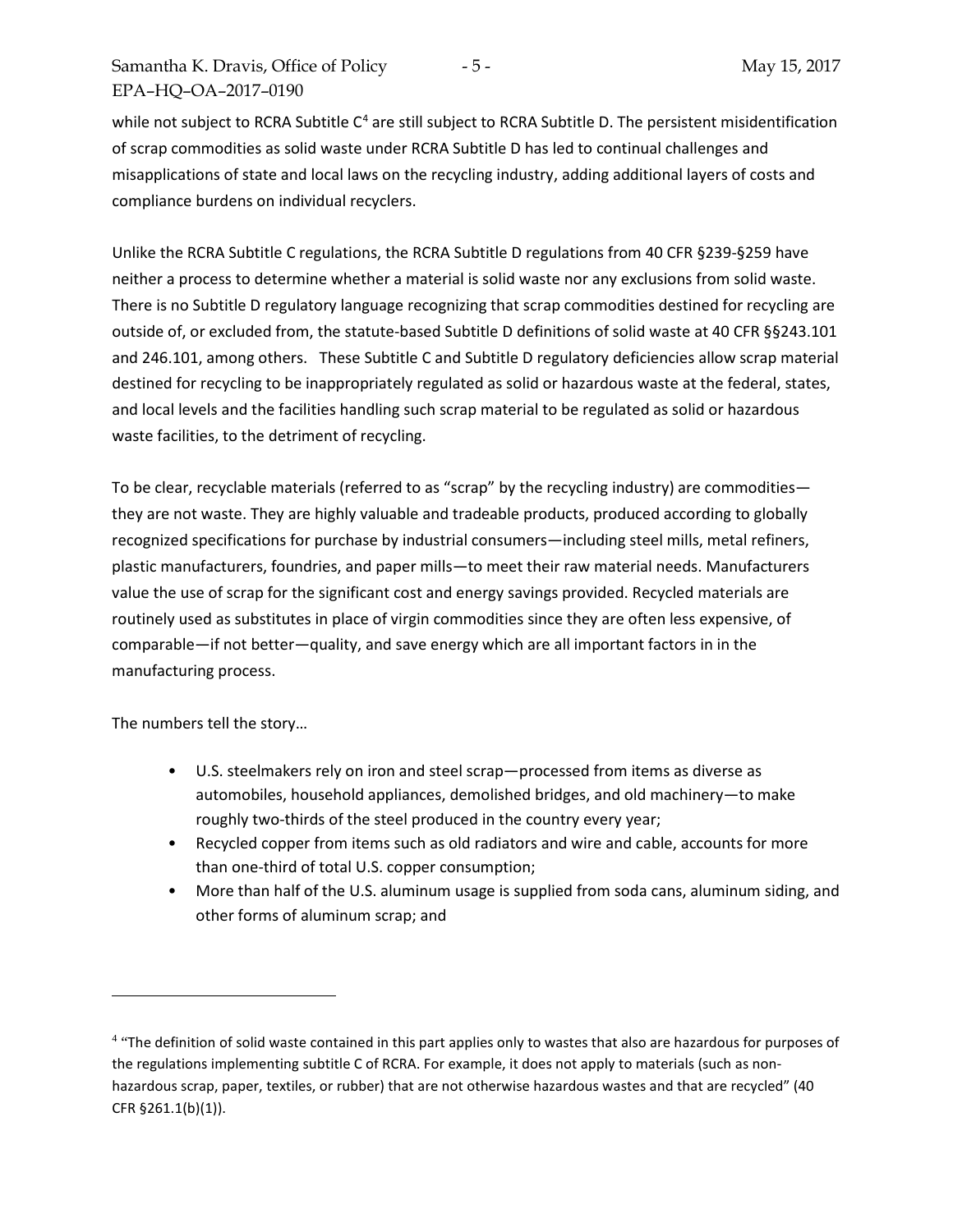• More than half of the paper industry's needs here in the U.S. are met each year through the use of recovered fiber produced from such items as old newspapers, magazines, catalogs, office paper, and used corrugated boxes.

As one can imagine based on these examples – and there are many more – recycling is an important economic engine and very much integral to modern manufacturing. This concept was recognized by the National Lieutenant Governors Association (NLGA) last year when they adopted *A Resolution On The Importance Of Recycling And Distinguishing Recyclable Materials As Valuable Commodities That Are Not Solid Waste.*" The Resolution concludes as follows –

*BE IT FINALLY RESOLVED that the NLGA will be an engaged forum for collaboration among states to pursue SMM that recognizes the importance of recycling and that recyclable materials such as metals, paper, plastic, glass, rubber, and textiles that are recycled directly as a viable commercial feedstock or commodity should not be, deemed to be solid waste.*

EPA itself acknowledged the distinction between scrap commodities and waste materials almost 15 years ago, although not in regulation. In 2003, EPA tasked staff to take a futuristic look at the Agency's work in the year 2020. Out of that effort came the work entitled, *Beyond RCRA*. *Beyond RCRA* makes clear that scrap materials are not waste. Along with the recommendation that the Agency move from materials control to a materials management focus. As such, it was important not to treat recyclables as wastes, but rather manage them for what they are - feedstock for the manufacture of new products. The Agency recognized then that with recycling such materials comes avoidance and concomitant costs of environmental degradation – the Environmental Protection Agency's primary mission.

Although published in 2003 during the Administration of President George W. Bush, *Beyond RCRA* was used by the Obama Administration to jump start a serious Sustainable Material Management (SMM) program. As EPA understood, in 2003 and beyond, that scrap materials are valuable materials and not waste materials there is no reason whatsoever why the Agency should not implement that understanding in 2017. The time has come for EPA to acknowledge in its regulations that scrap is not waste.

As such, it is very important that EPA revise its regulations and clearly recognize the distinction between scrap and waste, and recycling and disposal, within BOTH Subtitle C AND Subtitle D of RCRA. Somewhere within 40 CFR §239-259, EPA needs to recognize that scrap commodities – including scrap metal, paper, plastics, glass, textiles and rubber - destined for recycling are outside of and excluded from, the Subtitle D definitions of solid waste. And, because Subtitle D is largely delegated to state authorities, EPA needs to also provide **clear guidance** associated with these changes to its regional offices and state authorities.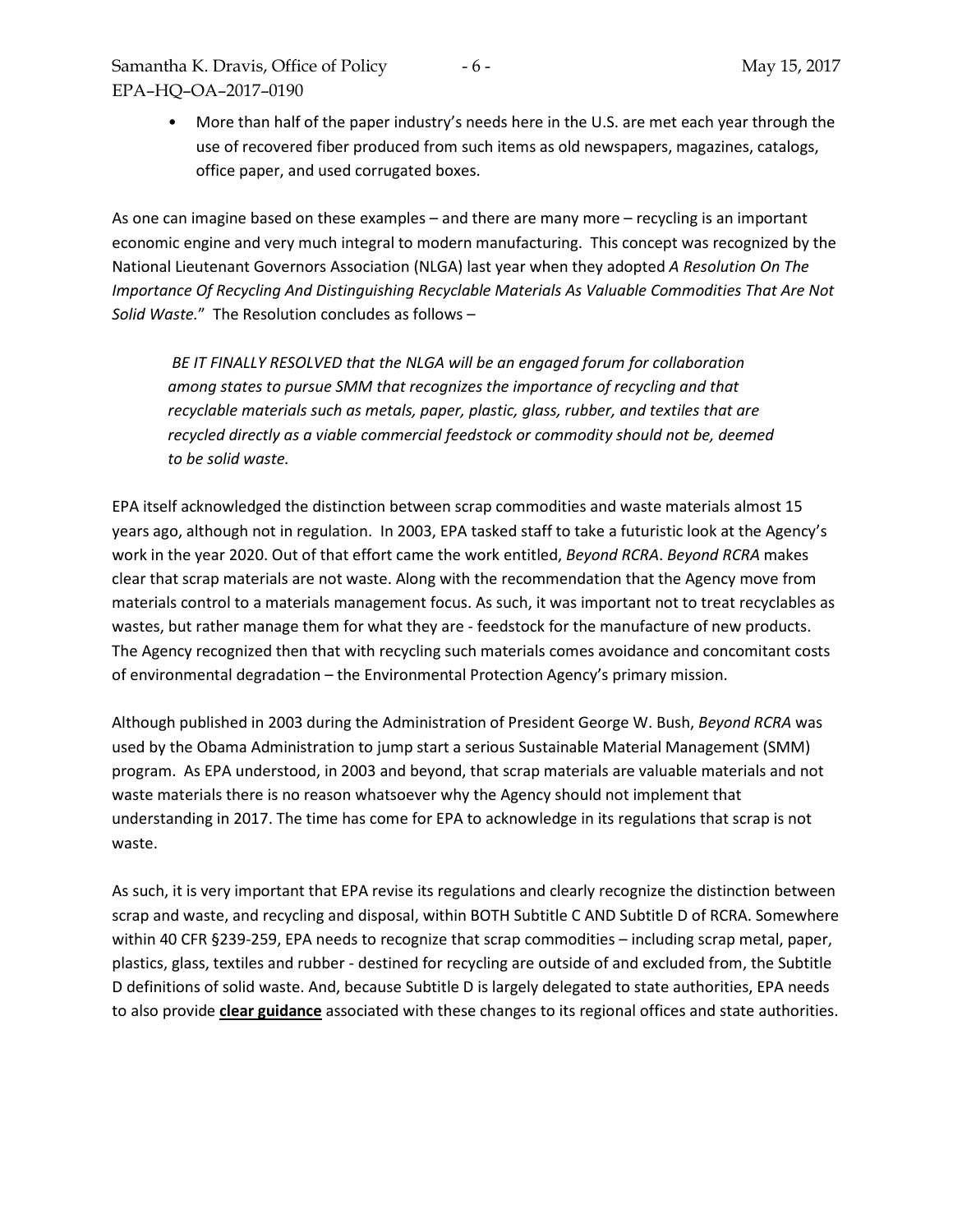**2. The Federal Multi-Sector General Permit, Developed Pursuant to the CWA Regulations at 40 CFR §122, Must Be Revised to Better Account for the Unique Characteristics of Stormwater and to Align Benchmark Monitoring with the Performance Potential of Control Measures and Wet-Weather Conditions.**

The Federal Multi-Sector General Permit (MSGP) contains provisions that make achieving compliance uncertain and, in some cases virtually impossible, thus encouraging frivolous and expensive CWA thirdparty lawsuits. Modelled on CWA wastewater permits, the MSGP uses benchmark monitoring to assess the effectiveness of implemented control measures specified in the MSGP. Concentrations of benchmark constituents (e.g., copper and zinc) measured in grab samples of stormwater discharges are compared to benchmark levels. *EPA has set benchmark levels much closer to dry-weather water quality standards (WQS) for receiving waters (very low) than to stormwater discharge concentrations achievable by control measures under wet-weather conditions*. This is wholly inappropriate because unlike wastewater, stormwater has highly variable flow rates, constituent concentrations, and frequencies of occurrence. Discretely measured constituent concentrations of stormwater discharges may not accurately reflect the effectiveness of implemented control measures or the actual impact of stormwater discharges on the receiving water under wet-weather conditions. *This creates a situation in which the achieving benchmarks is extremely difficult, if not impossible*. It creates a situation such that control measures specified in the MSGP, when implemented, will often be insufficient to meet benchmarks. This difficulty and uncertainty leads to repeated and costly cycles of monitoring, exceedances, and corrective actions with no easy off-ramp from such cycles.

Another problem with the use of benchmark monitoring within the MSGP is that it is viewed by some as an indicator of permit compliance even though it is clearly stated otherwise by EPA; **"[t]***he benchmark concentrations are not effluent limitations; a benchmark exceedance, therefore, is not a permit violation.*" (2015 MSGP §6.2.1). Benchmark exceedances have been used as "evidence" of permit violations in threats of CWA third-party lawsuits against recycling facilities, including those with highly performing stormwater control systems. The currently established benchmark levels effectively invite CWA third-party lawsuits against recyclers, despite EPA's view that a benchmark exceedance is not per se a permit violation. The result has been millions of dollars of costs to recyclers across the country.

Over the years, we have witnessed increased abuse of CWA citizen lawsuits filed for enrichment rather than as the Act originally intended. Many organizations have used publicly available databases to obtain information about regulated facilities and threaten to sue them under the CWA simply to extract sizable financial "donations" and "voluntary" actions from facilities not otherwise required by law to do so. These facilities settle simply to avoid the costs of litigation, while the organizations then use settlement donations to repeat the process on other facilities in a vicious cycle that was not intended by Congress. These groups are taking advantage of the benchmark levels within the MSGP to inappropriately further their efforts.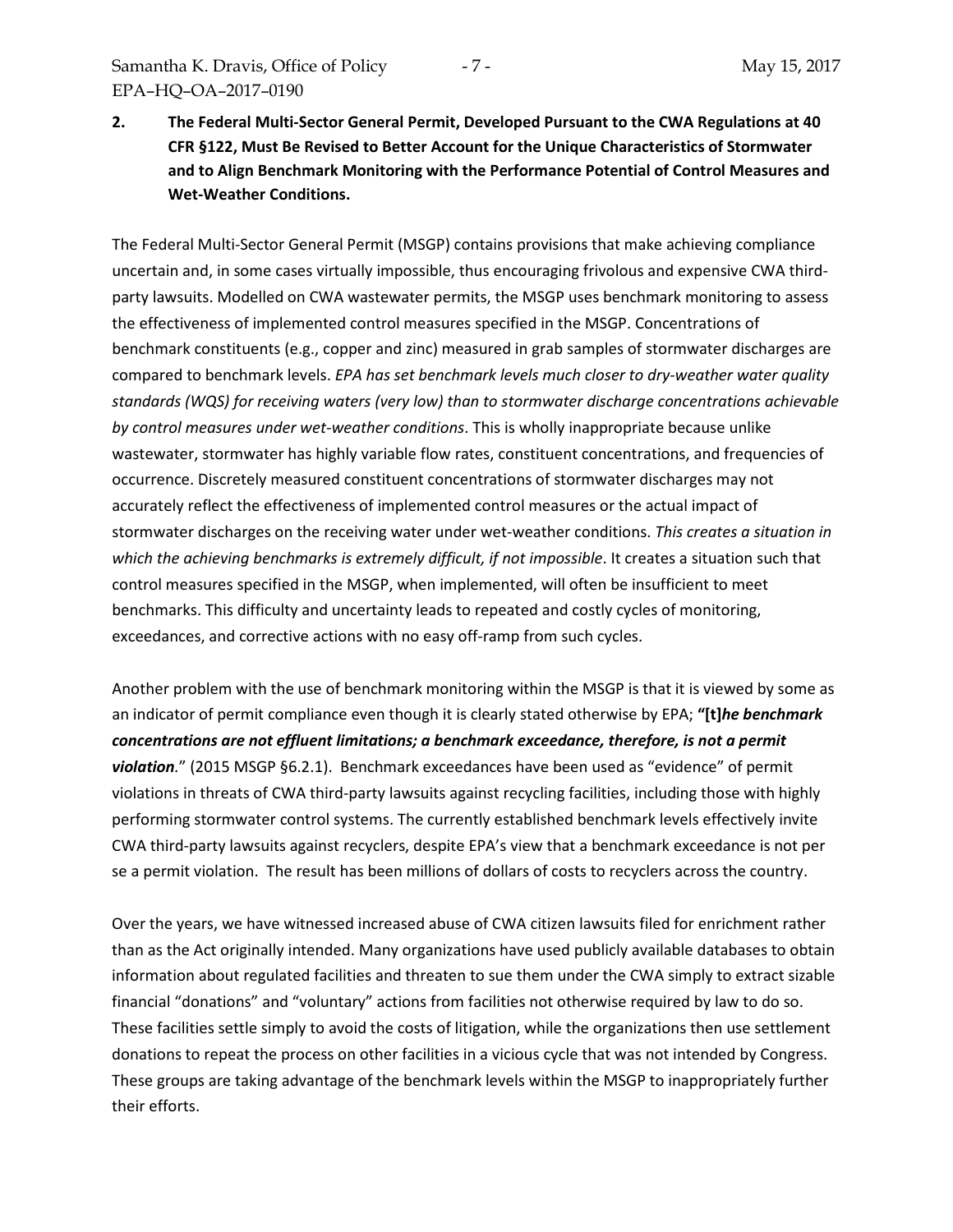It is absolutely necessary for the EPA revise the MSGP to account better for the unique characteristics of stormwater and to align benchmark monitoring better with the performance potential of control measures and wet-weather conditions.

**3. The Refrigerant Management Regulations Need to Be Revised to Require Removal of Refrigerant from Appliances and Vehicles Prior to Their Delivery for Recycling, as Clearly Mandated in CAA Title VI, so as to Relieve Recyclers from the Compliance, Enforcement, and Liability Burdens of the Current Regulations for Which They Were Never Intended.**

The regulations promulgated by EPA in 40 CFR §82 are in direct contradiction of the clear Congressional intent and specific wording found in §608(b)(1) of the Clean Air Act Amendments of 1990, and, as a result impose significant liability, compliance, and enforcement burdens on recyclers who accept for recycling small appliances and vehicles (henceforth, "appliances") that use refrigerants. Contrary to CAA Title VI[5](#page-7-0) , which calls for removal of refrigerant from appliances **prior to their delivery for recycling**, EPA finalized so called "flexible" regulations more than 20 years ago that ignore the explicit language of the statute and have put the industry in the untenable position as both the "enforcer" and the "enforced" of refrigerant removal from recycled appliances. These regulations continue to be applied and used as enforcement actions against recyclers.

Section 608(b)(1) required EPA to promulgate regulations mandating that all CFC refrigerants "contained in bulk in appliances, machines or other goods [ ] be removed from each appliance, machine or other good prior to the disposal of such items or their delivery for recycling." The law contains two extremely important concepts:

1. That recycling is distinguished from disposal; and

 $\overline{a}$ 

2. That CFC-bearing goods which are being recycled must be evacuated "*prior to their delivery to the recycler*." Congress left no room for interpretation as to who would be responsible for the removal of CFCs from such goods. If the CFCs are to be removed prior to their delivery for recycling it is clearly the last owner of the CFC containing item prior to that delivery who is responsible.

In fact, these words appear in the CAA Amendments of 1990 because of ISRI's success in convincing the Congress that there was no practical way to require scrap recyclers to be responsible for assuring that

<span id="page-7-0"></span><sup>5</sup> "Requirements that class I or class II substances contained in bulk in appliances, machines or other goods shall be removed from each such appliance, machine or other good prior to the disposal of such items or their delivery for recycling" (42 USC §7671g).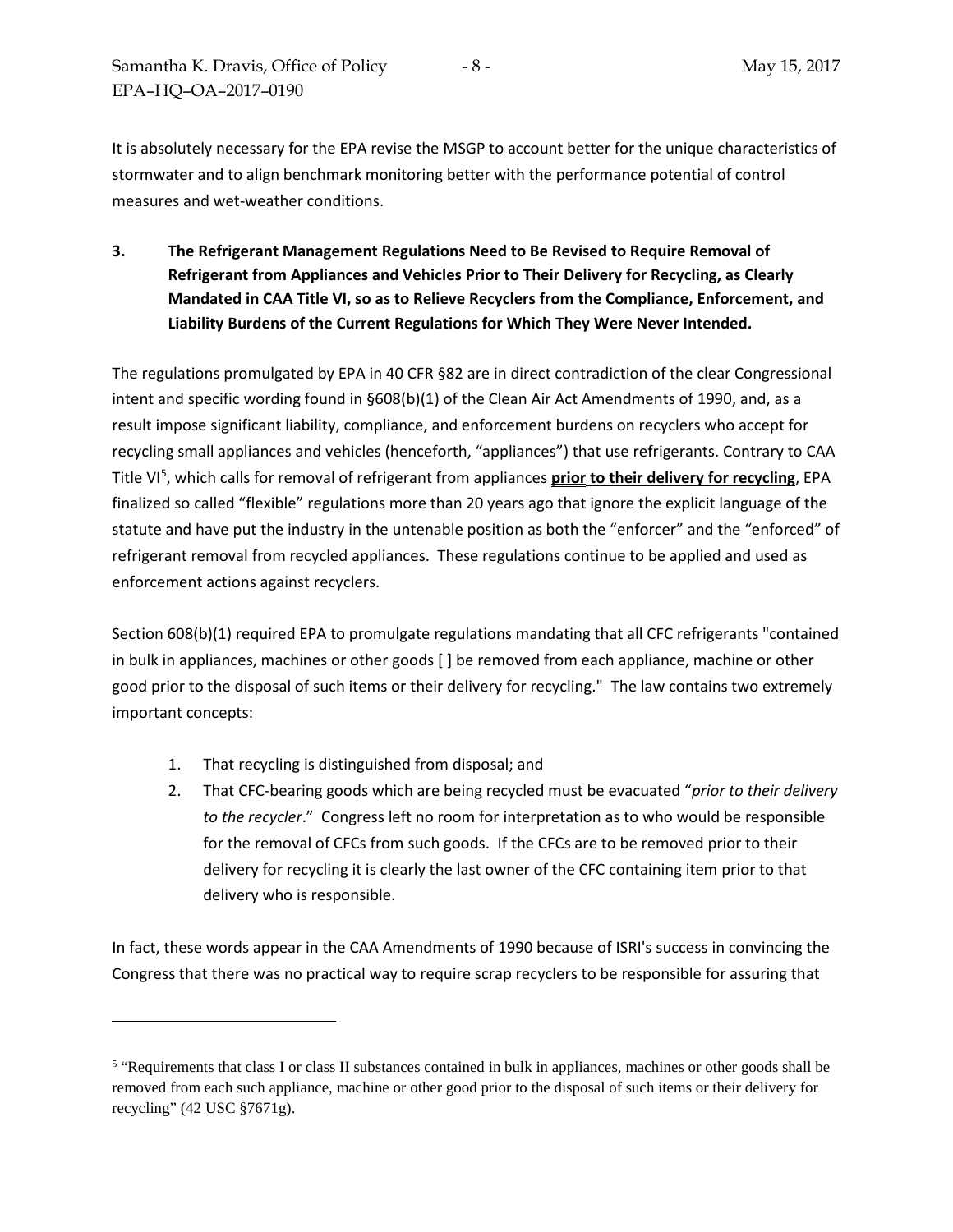$\overline{a}$ 

CFC refrigerant has been removed. Congress understood that automobiles and appliances delivered to scrap processors frequently don't have the physical shape they had when originally purchased.<sup>[6](#page-8-0)</sup> Congress understood the impracticality of ensuring that each one of thousands of such items handled by processors each day has been properly vented and Congress spoke clearly and precisely on that point.

The regulations promulgated by EPA to implement §608(b)(1) subvert the intent of Congress to insure that refrigerant is recovered upstream of the recycling industry. The statute is quite unambiguous, yet EPA promulgated regulations that put the burden on the recycler to ensure refrigerant recovery occurs. Under these regulations, recyclers must either recover refrigerant from appliances delivered for recycling, which was not a provision of CAA Title VI, or verify via signed statements or contracts that the supplier ensured removal of refrigerant from appliances prior to their delivery for recycling. If a recycler cannot adequately enforce and demonstrate compliance by others (e.g., suppliers of appliances for recycling) through signed statements or contracts, that recycler suffers enforcement for failing to do so. The penalties are potentially large even for relatively minor paperwork violations. A common outcome of enforcement is a settlement with EPA that requires the recycler to implement measures that EPA cannot otherwise require the recycler to conduct under the 40 CFR §82, Subpart F regulations, as well as a substantial monetary payment or expenditure of some kind (e.g., a supplemental environmental project).

Also, once an appliance is accepted at a recycling facility with the refrigerant properly removed, the appliance is still regulated under these regulations until it is completely processed (i.e., shredded or melted). These regulations impede the movement of appliance parts that once held or contained refrigerant during use (e.g., copper coil and steel compressor) because when these parts are further sold, perhaps several times, a signed statement or contract is required between each seller and buyer. This creates a paper trail problem with potentially tremendous compliance and enforcement implications because each buyer is responsible under these regulations for compliance by every supplier (perhaps several) associated with the appliance part and the appliance from which it originated. In such complex recycling networks, this is extremely difficult to do.

**To remove these liability, compliance, and enforcement burdens on recyclers, EPA needs to revise the 40 CFR §82, Subpart F regulations to require prior removal of refrigerant from appliances and vehicles delivered for recycling** *as Congress originally directed the Agency to do.* 

<span id="page-8-0"></span> $6$  A recycler will often not receive the product until it has already been crushed or flattened, or otherwise altered for ease and economy in transport. As a result, it is frequently difficult, if not impossible, to inspect the product to determine whether or not CFCs remain.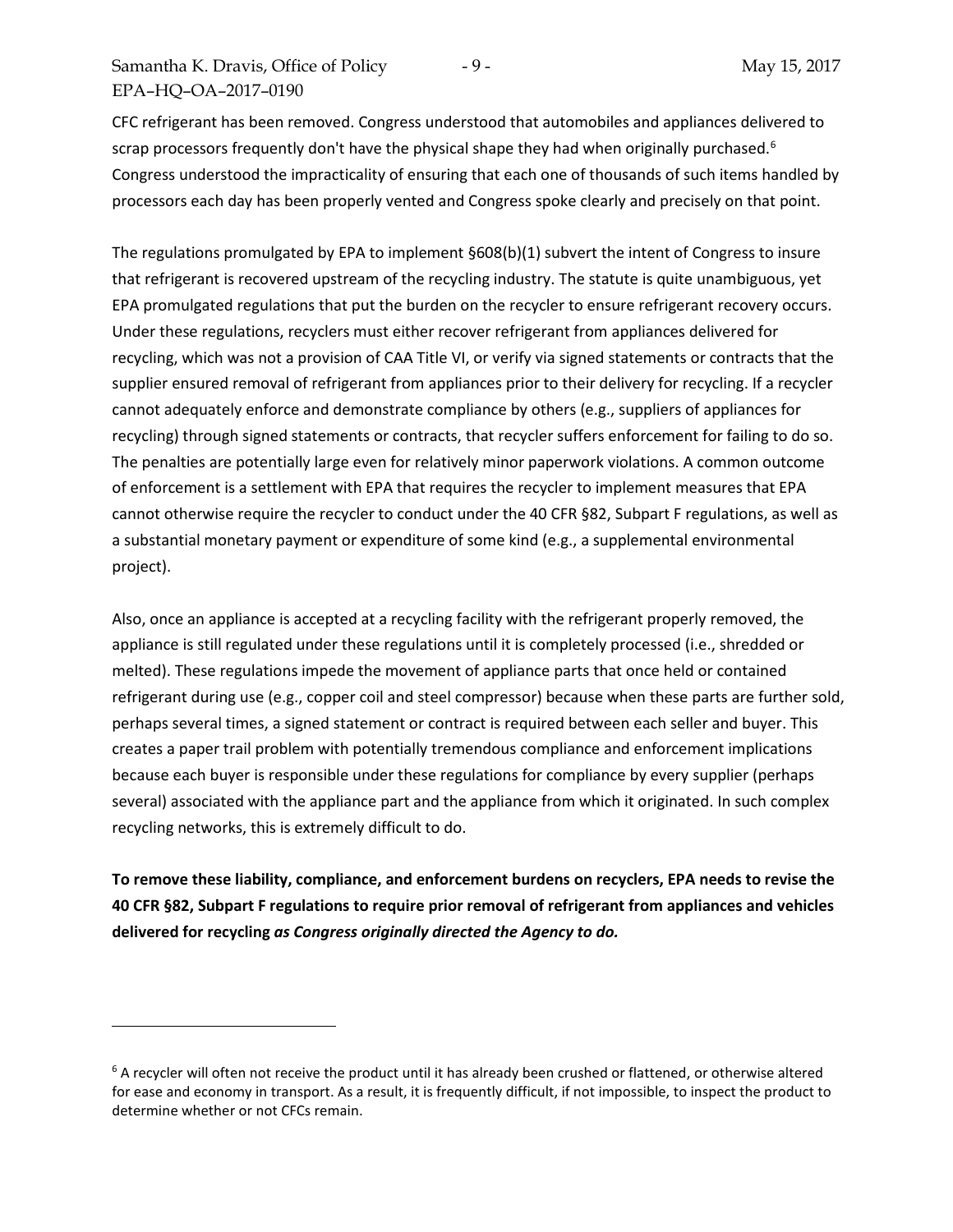$\overline{a}$ 

# **4. The TSCA Chemical Data Reporting (CDR) Regulations Need to Be Revised to Exempt Scrap Metal Imported for Recycling from Reporting as CDR Imposes Substantial Reporting Burdens on Recycling While Providing No Useful Information to EPA**

From 1986 to 2003, TSCA Chemical Data Reporting (CDR) did not apply at all to scrap metal recycling because inorganic chemical substances (e.g., elemental metals) were exempted from CDR requirements. In addition, as scrap metal recycling does not involve any chemical reactions—only physical changes in the state, shape, size, or aggregation of scrap metal— it would not be considered manufacturing for CDR purposes in any case.

The 2003 TSCA CDR Amendments (68 Fed. Reg. 848-906) changed that situation by its removal of the reporting exemption for inorganic chemical substances. The TSCA Chemical Substance Inventory lists every metal element, so scrap metal became a potentially reportable substance by way of its individual metals. While recycling scrap metal does not constitute manufacturing for CDR purposes, importing scrap metal for recycling does because the CDR definition of "manufacture" also includes importing. Scrap recyclers suddenly had a potential reporting obligation under CDR if they imported scrap metal for recycling, even from Mexico or Canada.

As a result, recyclers find themselves in the strange situation under CDR that reporting is not required for recycling domestic scrap metal, but is required for importing scrap metal for recycling above the applicable annual facility threshold of 25,000 pounds (12.5 tons) per elemental metal. For the recycling industry, a threshold of 12.5 tons is essentially zero because 12.5 tons represents a miniscule amount of annual production. This threshold can be exceeded in just one day. Reporting because of only one day of importing activity makes no sense and would not provide any useful information. However, the burden of reporting such imported scrap metal is not insignificant, and neither is the consequence for failure to report.

Any recycler importing scrap metal is very likely going to have a reporting obligation under CDR, even if such importing represents a small amount of annual production. The current CDR exemption for a "small manufacturer" (40 CFR §711.9) does not provide complete or any relief from reporting because this exemption does not often apply<sup>[7](#page-9-0)</sup>.

EPA needs to revise the CDR regulations to exempt imported scrap metal for recycling from reporting requirements, especially given that no reporting is required for recycling domestic scrap metal that is processed in exactly the same way as imported scrap metal.

This same argument for a CDR exemption applies as well as to imported inorganic ingredients that are used in making alloys by mixing them with metals in the molten state without chemical reaction.

<span id="page-9-0"></span><sup>7</sup> Earlier this year, in comments submitted on Standards for Small Manufacturers and Processors (EPA-HQ-OPPT-2016-0675), ISRI noted that the small manufacturer exemption does not provide much relief for CDR requirements.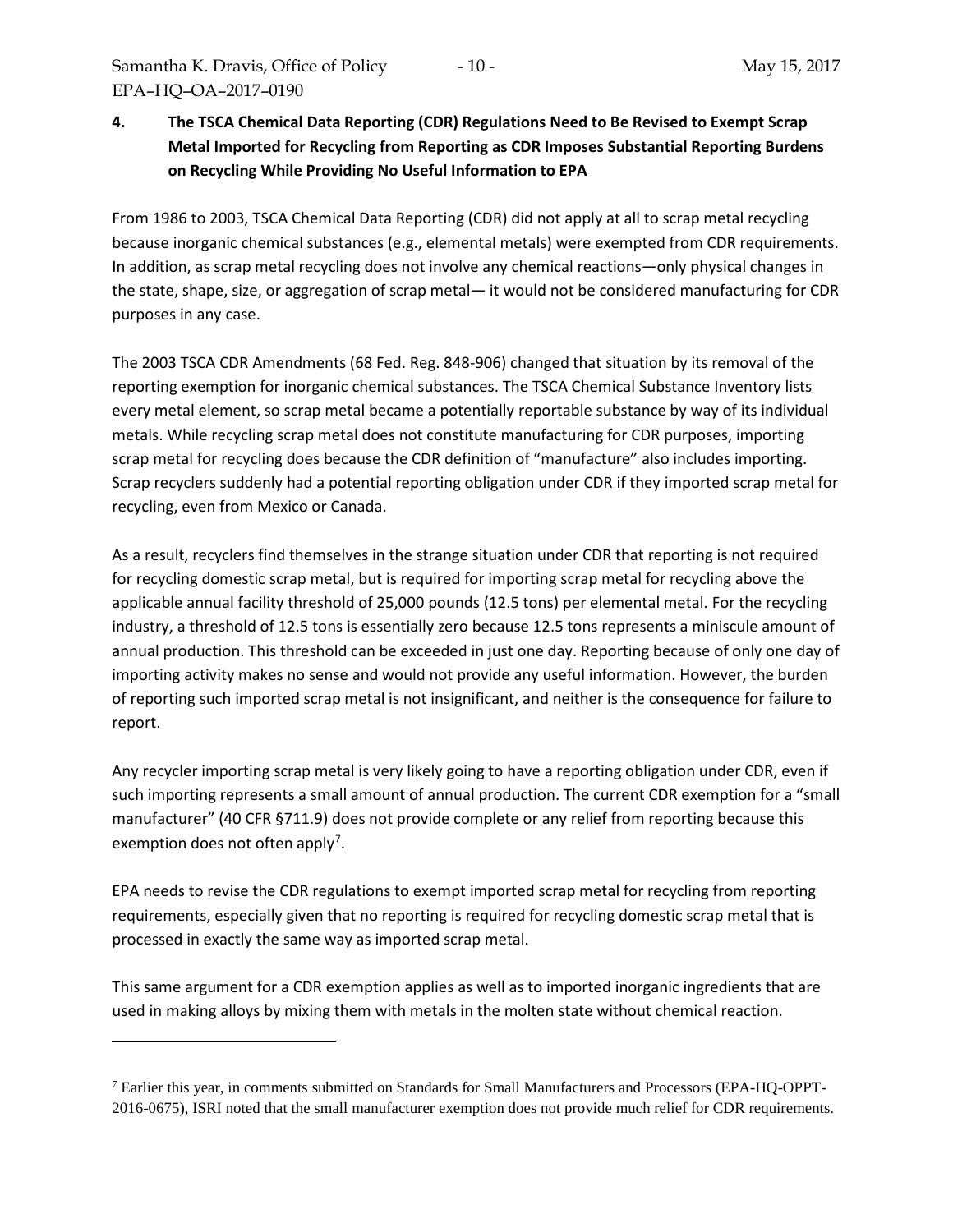# **5. EPA's Office of Policy Needs to Communicate and Coordinate the Regulatory Activities Within EPA Better to Reduce Regulatory Conflicts and Difficulties Before they are Codified, and Correct Those Conflicts that Currently Exist**

ISRI would also like to note the following regulatory conflicts related to the 40 CFR §82, Subpart F regulations to illustrate the general problem of regulatory conflict between regulations issued under different (or even the same) statute.

- The CAA Title VI definition of "disposal" at 40 CFR §[8](#page-10-0)2.152<sup>8</sup> is partly inconsistent with the RCRA Subtitle C definition of "disposal" at 40 CFR  $\S 260.10^9$  $\S 260.10^9$ . While part of the CAA definition is consistent with the RCRA definition, the CAA definition of "disposal" also includes reuse of appliance parts and recycling of appliances. Reuse and recycling are consistent the RCRA Subtitle C definition of "recycled" at 40 CFR  $\S 261.1(c)(7)^{10}$ . This CAA definition is unnecessarily inconsistent with the RCRA definition and creates unnecessary regulatory and even enforcement confusion.
- The CAA Title VI exemption from venting prohibition at 40 CFR §82.154(a) for certain hydrocarbon substances (e.g., propane and isobutane) from certain appliances is potentially severely limited by the RCRA Subtitle C regulations and state CAA regulations. Venting flammable substances may be hazardous waste disposal under the RCRA Subtitle C regulations and may cause exceedances of applicable CAA limits on emissions of volatile organic compounds. These venting exemptions were apparently offered without adequate consideration of other potentially applicable and impeding regulations.
- Under the CAA Title VI regulations, 40 CFR §82, Subpart F covers refrigerant management in appliances, and 40 CFR §82, Subpart G, Significant New Alternatives Policy Program, covers the process of approving refrigerants for use in appliances. ISRI's casual observation is that the

 $\overline{a}$ 

<span id="page-10-0"></span><sup>8</sup> Disposal means the process leading to and including:

<sup>(1)</sup> The discharge, deposit, dumping or placing of any discarded appliance into or on any land or water;

<sup>(2)</sup> The disassembly of any appliance for discharge, deposit, dumping or placing of its discarded component parts into or on any land or water;

<sup>(3)</sup> The vandalism of any appliance such that the refrigerant is released into the environment or would be released into the environment if it had not been recovered prior to the destructive activity;

<sup>(4)</sup> The disassembly of any appliance for reuse of its component parts; or

<sup>(5)</sup> The recycling of any appliance for scrap.

<span id="page-10-1"></span><sup>9</sup> *Disposal* means the discharge, deposit, injection, dumping, spilling, leaking, or placing of any solid waste or hazardous waste into or on any land or water so that such solid waste or hazardous waste or any constituent thereof may enter the environment or be emitted into the air or discharged into any waters, including ground waters.

<span id="page-10-2"></span><sup>&</sup>lt;sup>10</sup> A material is "recycled" if it is used, reused, or reclaimed.